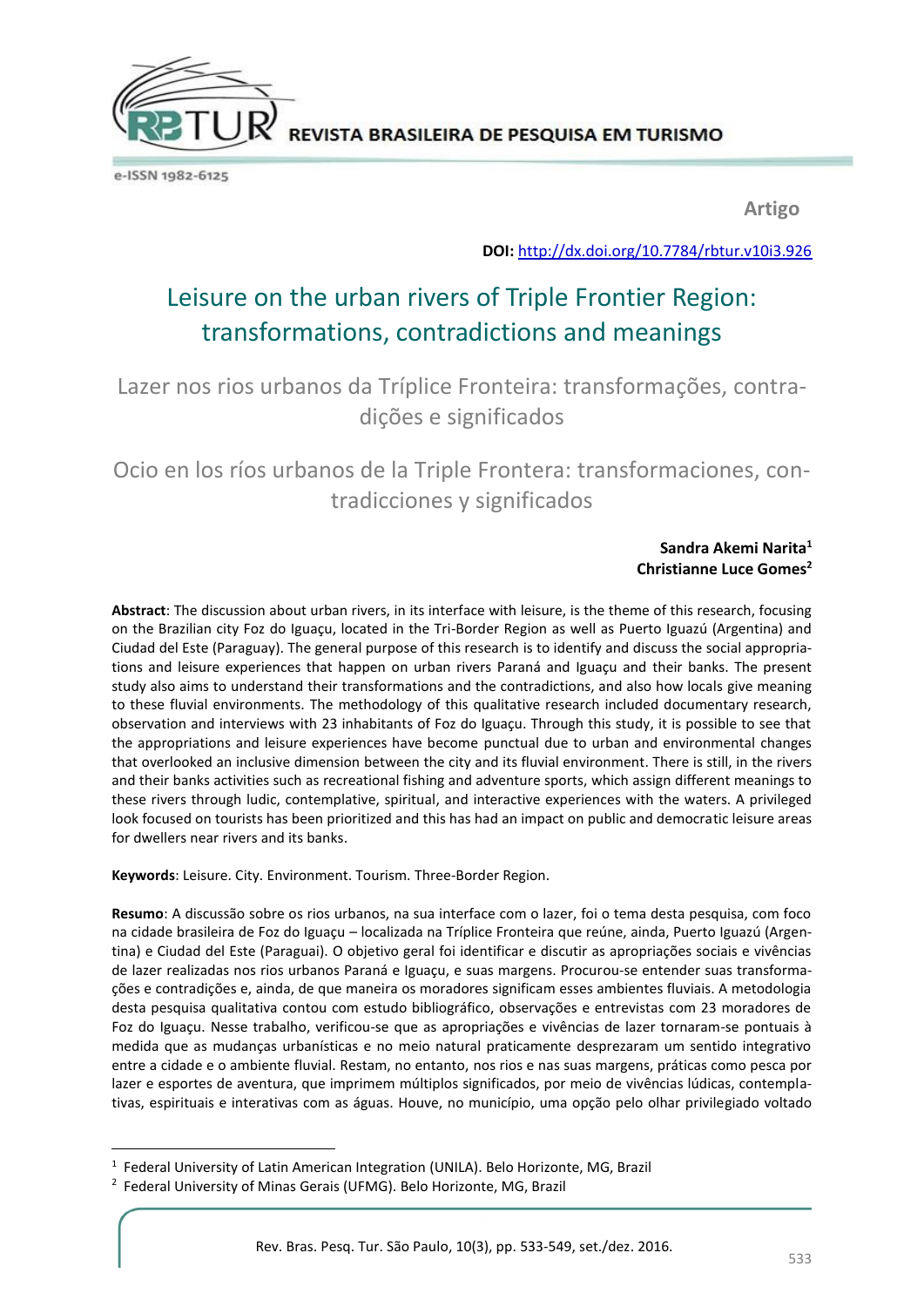

ao turista, fato que impacta diretamente nos espaços públicos e democráticos de lazer, para os moradores, como os localizados nos rios e suas margens.

**Palavras-Chave**: Lazer. Cidade. Meio ambiente. Turismo. Tríplice Fronteira

**Resumen**: La discusión sobre los ríos urbanos, en su interfaz con el ocio, fue el tema de la investigación, con foco en la ciudad brasileña *Foz do Iguaçu*, ubicada en la Triple Frontera, que reúne, aún, Puerto Iguazú (Argentina) y Ciudad del Este (Paraguay). El objetivo general en esta investigación fue identificar y discutir las apropiaciones sociales y las vivencias del ocio en los ríos urbanos de *Foz do Iguaçu* y sus orillas. La investigación también buscó sus transformaciones y contradicciones, aún cómo los residentes significan los ríos y sus orillas. La metodología en esta investigación cualitativa involucró un estudio bibliográfico, observaciones y entrevistas con 23 residentes de *Foz do Iguaçu*. Esta investigación verificó que las apropiaciones y las vivencias de ocio son puntuales, dado que los cambios urbanos en el medio natural prácticamente no dieron cuenta del sentido de integración entre la ciudad y el medio fluvial. Todavía hay en el ambiente fluvial y en sus orillas prácticas como pesca para el ocio y deportes de aventura, los cuales imprimen distintos significados por medio de vivencias lúdicas, de contemplación, espirituales e interactivas con las aguas. Hubo, en la municipalidad, una opción por la mirada puesta al turista, lo que impacta directamente en los espacios públicos y democráticos de ocio para los moradores, como los ubicados en los ríos y sus orillas.

**Palabras clave**: Ocio. Ciudad. Medio ambiente. Turismo. Triple Frontera.

#### **1 INTRODUCTION**

 $\overline{a}$ 

The image of the city of Foz do Iguaçu as the "Land of the Falls", or as the "Destination of the World<sup>3</sup> ", appears in the tourism slogans in Brazil and abroad. Those tag lines were tattooed throughout the history of the city, located in the westernmost limit of the state of Paraná, and part of the Triple Frontier. This border integrates another two cities, Ciudad del Este, in Paraguay and Puerto Iguazú, in Argentina. The borders between Foz do Iguaçu and those cities are natural and established by the Paraná River and the Iguazu River, respectively.

The highest density of people is on the banks of the Paraná River, if compared to the Iguazu River. Called "Paranazão" (Big Paraná), the Paraná River has a course of 4,800 km and is the main contributor to the La Plata River Basin, one of the most important transnational basins of South America. The Iguazu River, on its part, has a direct association to tourism, particularly due to the Iguazu Falls, located in the Iguazu National Park, which operates through public-private partnerships. It is clear, thus, the fluvial-centered character of the Triple Frontier region, whose cities are linked through the river environments which, according to Oliveira (2012, p.37),

(Source: www.fozdoiguacudestinodomundo.com.br – accessed April 3, 2015).

<sup>&</sup>lt;sup>3</sup> Foz do Iguaçu, became known as "Destination of the World" due to an advertising campaign which emphasized the Wonders, Emotion, Comfort, Flavors, Events, and Shopping aiming to change the image of Iguazu, and positioning it as a quality tourism destination for leisure, events, eco-adventure, and shopping. The campaign appeared in 2007, as part of a strategy of Integrated Tourism Management, involving Itaipu, the Municipality of Foz do Iguaçu, the Municipal Council of Tourism, the Institute for Tourism Promotion of Iguazu (Convention Bureau), the Sindihotéis, the ICMBio, the Institute Polo Iguazu, to "disseminate, promote, qualify, improve the infrastructure, and strengthen the image of the destination Iguaçu. (…) From then on, all actions became integrated as well as the organizations of the trade.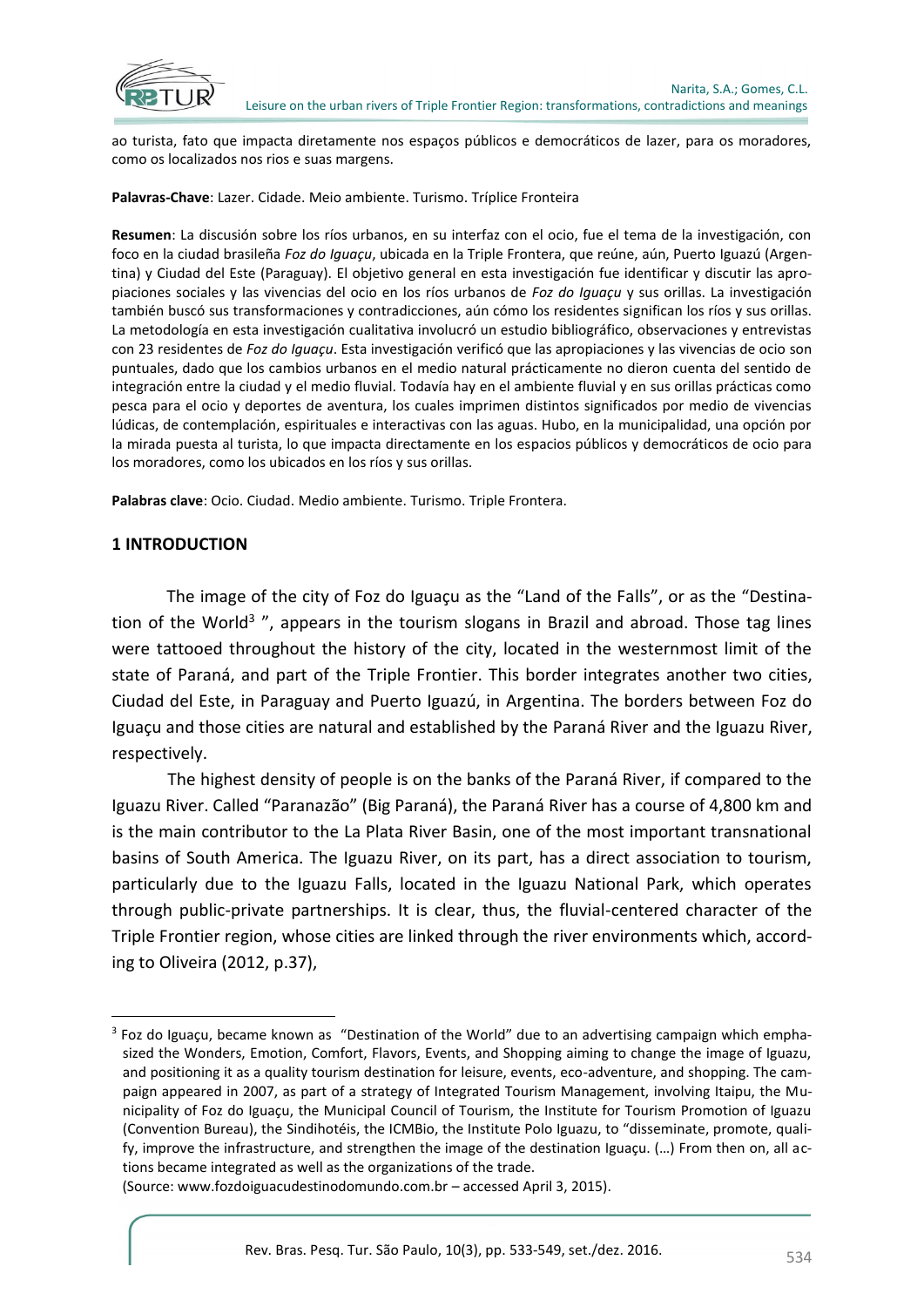

[...] correspond to inter and transnationals systems whose social plasticity lies on the relationships between people and cultures in constant and discontinuous movements inside and outside the borders between the three national states delimited by volatile, diffuse, and intriguing borders, literally liquid and fluid…

The above-mentioned author draws the attention, in this citation, to the singularities and complexities which gravitate around a municipality known for harboring people coming from various places in Brazil, and for being a crossing point for Brazilians, Argentinians, Paraguayans, Chinese, and Arabs, among others nationalities. Within this setting a diversity of relationships and identities between the inhabitant and the city of Foz do Iguaçu are generated.

In the Triple Frontier, behind the characterization of a singular urban unit, is the movement in the Friendship Bridge – and the activities taking place there, marked by the trade and, often, as Rabossi (2011) points out, by illicit activities. That bridge is the land connection between Foz do Iguaçu and Ciudad del Este and was built over Paraná River.

Considering this tri-national environment with highly significant tourism receptivity, the questions arising is: what is the quotidian relationship between Foz do Iguaçu dwellers and the rivers, and what are the leisure activities taking place in that environment? This is the guiding question of the study. To find the answer, we defined as specific objectives to identify and discuss the transformations and contradictions occurring in the urban rivers of the Foz do Iguaçu, affecting the residents' experiences of leisure. Also, we sought to understand the way the subjects give meaning to the river spaces, which mark the identity of that municipality of Paraná. The methodology followed in order to meet the objectives is presented next.

## **2 METHODOLOGY**

This is a qualitative and descriptive study, insofar as it tried to understand the practices and experiences, as well as the context and the way the subjects apprehend the fluvial environment. Besides observation and documentary methods, this research carried out interviews with 23 inhabitants of Foz do Iguaçu, aged between 18 and 73, of whom sixteen were male and seven female. The respondents were kept anonymous, and were given an assumed name, based on their jobs, origins, age or type of activity they do on the river. The documentary research looked into studies which could contribute to the topics of research, such as leisure, appropriation of the public spaces, urbanization, environment, and rivers. This research also looked into the context of the Foz do Iguaçu and its rivers, in order to apprehend the paths of change in the urban structure, key issues to understand leisure on the city's urban rivers.

To carry out the interviews, we first identified dwellers that have a close connection with the river or a leadership role, either by engagement, leisure activities, or work developed in NGOs linked to the river and to the environmental education. Also, we looked for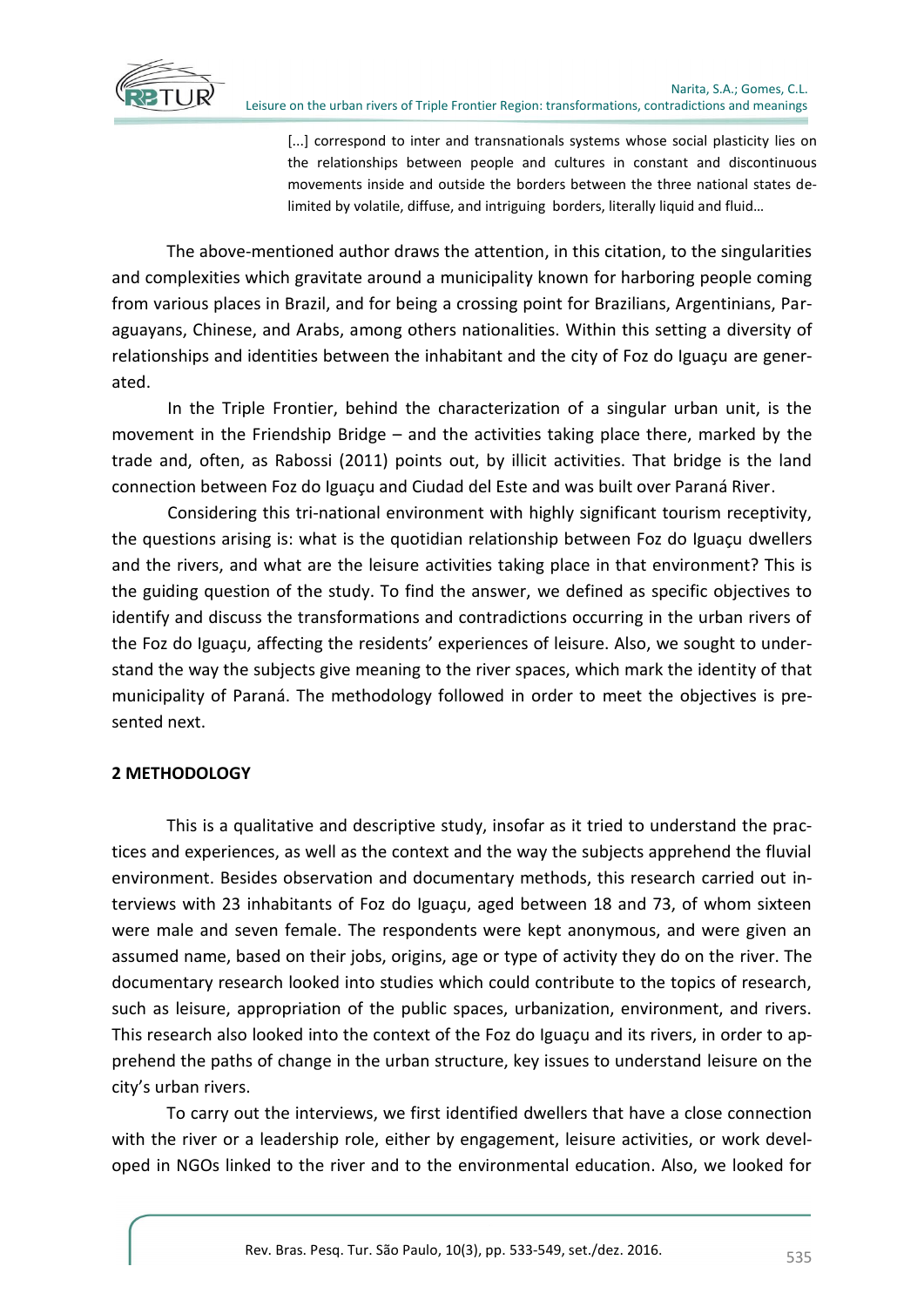



residents experts on river environments. The subjects should also be adults and living in Foz do Iguaçu. At that stage, ten persons meeting the criteria were interviewed.

By the urban rivers of Foz do Iguaçu, two spaces were selected to carry out the observation and interviews: the 'Marco das Três Fronteiras' (Obelisk Triple Frontier), wherein six persons were interviewed; and in the 'Prainha' (Little Beach), formed from the Itaipu Lake, where another seven statements were collected, totalling 23 interviews. The reason to select these points of observation is the fact that they are spaces of the Paraná River located in the urban area of Foz do Iguaçu and they are places open to the population with free access. These locations are in two peripheral areas of the city: South and North, respectively. The location in urban spaces is justified to the extent that the research tries to understand possible relationships between the rivers and the city/urban population of Foz do Iguaçu.

The definition of these locations was justified, particularly, by the first interviews. Another reason for choosing these points of observation was their conditions for leisure activities, due to the access – physic or visual –, or also for interactive practices on the river or its banks. The visits occurred on weekends, of an Iguaçu's sunny summer, between November 2014 and February 2015.

The analysis of the information was carried out based on the interpretation of the interviews and documentary research, through coding which, for Gibbs (2009), is "a way of indexing or categorizing the text in order to establish a structure of thematic ideas in relation to it" (p.60). Bodgan & Biklen (1994) look into the coding analysis steps, running data looking for regularities and patterns, topics present and, next, writing down words and phrases – coding categories -, which represent those topics and patterns. The choice of the categories of analysis was made based, mainly, on the questions and objectives of the research.

### **4 PARANÁ RIVER: TRANSFORMATIONS AND CONTRADICTIONS**

The urban development of Foz do Iguaçu separated the residents from the river environment, due to a straining process between the natural and the built environments. The tensions have deepened particularly due to the process of occupation and housing disputes, particularly on the riverbanks. Thaumaturgo (2012) points out that in 1960 the small urban centers were distributed along a small strip of  $1.82 \text{ km}^2$ . In 1995, the urban fabric of Foz do Iguaçu reaches 130 km² and, in 2007, 191 km². IBGE data indicate that, in 2010, the city had a population of 256,088 people (99.2% living in the urban area), and a population density of 414.58 people per km².

In this context, there are spaces over which there are tensions and disputes, especially due to processes that pushed the poorest to precarious and makeshift dwellings on the riverbanks, especially of the Paraná River. This river arm still shows its magnificence, similarly to the Friendship Bridge, built on it in 1965, to be the link between Ciudad del Este and Foz do Iguaçu. In the urban setting, the Paraná River and its tributaries flow in a uni-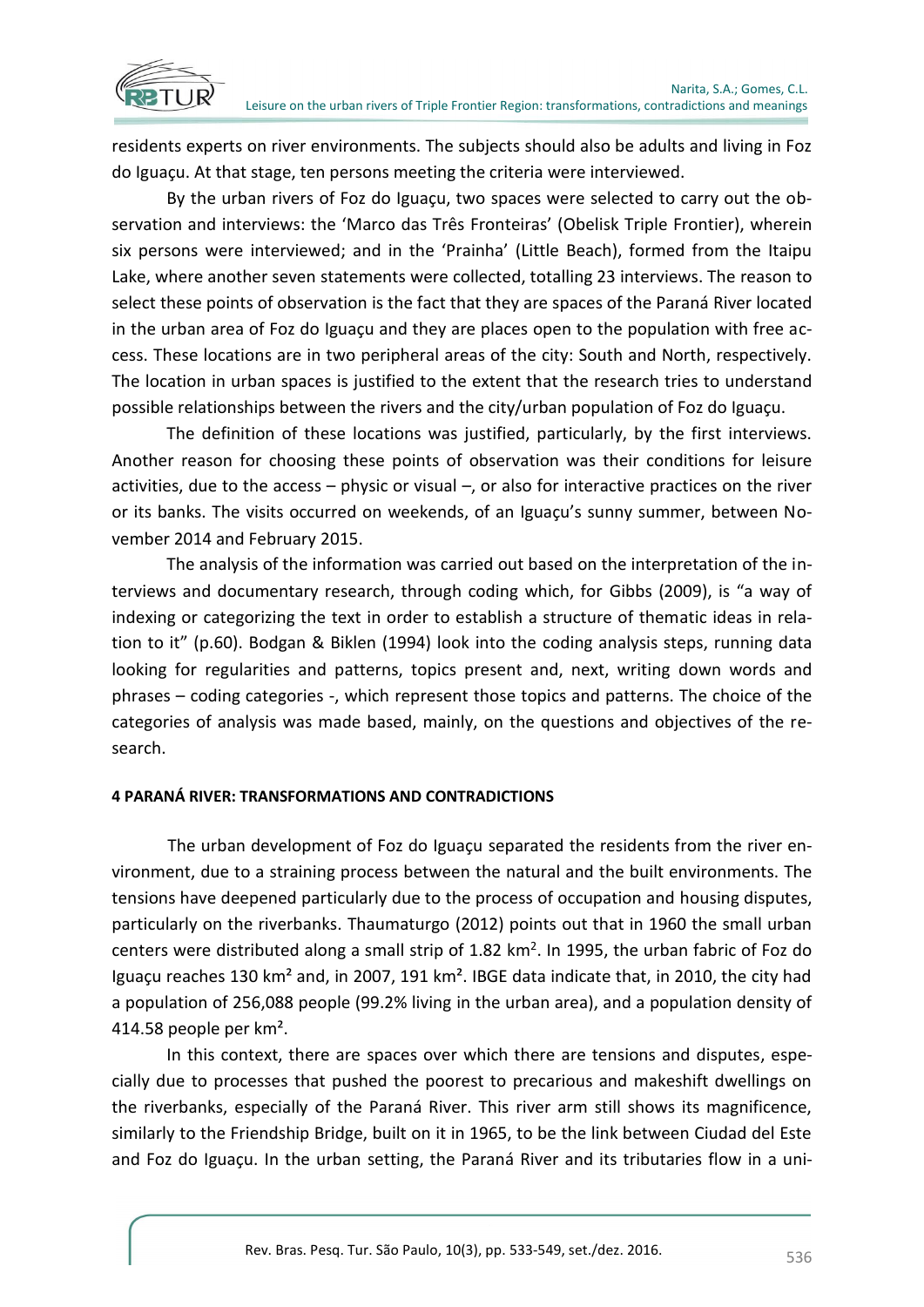

**.** 

verse of strained society-nature relationship. An indelible mark on this river was the construction of the Itaipu hydroelectric dam, which caused the disappearance of the natural scenery of the Seven Falls<sup>4</sup>, in the Paraná municipality of Guaíra.

Due to the dam, it was necessary to change the natural route of the Paraná River and build a reservoir occupying 1,350 km<sup>2</sup>, submerging an area of 780 km<sup>2</sup>, on the Brazilian side, and 570 km² in Paraguay. As a direct consequence, eight Brazilian municipalities in the West of Paraná<sup>5</sup> were hit, including Foz do Iguaçu. The submerged portion in this town was 49,538 ha affecting 5,609 persons. The total space committed to the Itaipu Dam, the lake and bank reforestation covering an area with an estimated population of 42,444 people of which 38,445 were countryside inhabitants and 49.93% of employed persons, i.e. doing some kind of work (Germani, 2003). Most of this contingent was forced to abandon their land, between 1978 and 1982.

According to Catta (2009), during the construction of the dam, the population of Foz do Iguaçu increased dramatically from 33,970 inhabitants in 1970, to 136,320 in 1980, when the works were in full swing. The majority lived in the urban area. The construction of Itaipu in the 1970s, as well as the growth of trade – strongly drived by the creation of a free zone in Ciudad del Este – are considered milestones, or cycles of the city, for the more official and memorial history of Foz do Iguaçu. The landmarks of early tourism stem from this perspective, resulting mainly from visits to the Iguazu Falls. And, also, the cycle of the 1980s and early 1990s, in which shopping tourism in Paraguayan city reached its peak – particularly due to the intensification of the activity of so-called 'sacoleiros' (bag carriers), carrying products for resale through the Bridge of Friendship, from Ciudad del Este to Brazil.

González (2005) recognizes the importance of studies envisaging the history of the Foz do Iguaçu from the perspective of these cycles. However, according to the author, this perspective overlooks other fields of memory about the city, other social subjects, and their struggles for the city within culture - of representation, of values and of construction rights. The author emphasizes that the expansion of the urban fabric in the city cannot be taken as an exclusive work of capital, but also as a result of a struggle between different social groups, and their use of urban land.

Pressures from marginalized populations have created a movement, since the 1970s, which led to major setbacks in the urban projects of political and business interests, in addition to answers of the Government on the issue of housing - especially in central areas. I.e. "urban occupation moves were, in a sense, the very engine of urban development of the city, and not a 'reflection' of it" (González, 2005, p. 61).

<sup>&</sup>lt;sup>4</sup> The Seven Falls was a set of nineteen cascades and ninety drops, with 100 meters height. The disappearance of this landscape was not peaceful and was marked by movements such as the "Goodbye Seven Falls", which brought together musicians, writers and other artists, in addition to people linked to the ecological movement, against this natural disaster, causing irreversible environmental damage.

<sup>5</sup> Apart from Foz do Iguaçu, the other municipalities affected by the Itaipu Dam were Guaíra, Terra Roxa, Marechal Cândido Rondon, Santa Helena, Matelândia, Medianeira, and São Miguel do Iguaçu.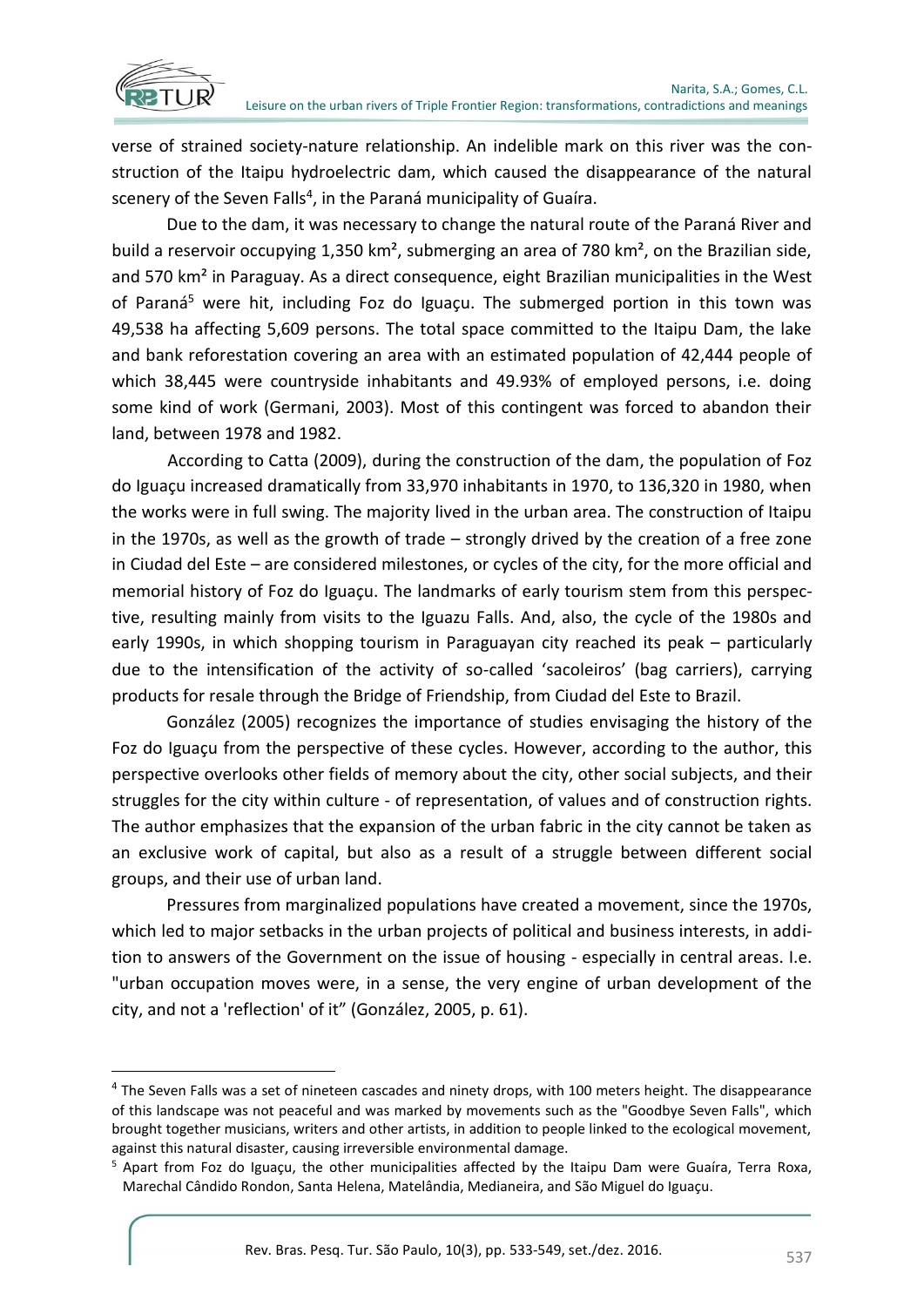

**.** 

Especially in the 1980s, many of the urban plans and projects carried out by the public and corporate powers can be interpreted as a response to the movements of urban occupations. The claims of these groups were important for the construction and the definition of the new social spaces, for political mobilization and survival of the people of Foz do Iguaçu. With the population growth, besides housing and sanitation, leisure spaces arise as a demand, born of this new urban structure that should meet the rights of their dwellers. Today, the main point of leisure in the city  $-$  at least in the eyes of foreigners - is the Iguaçu National Park, an issue that will be discussed in the following topic.

## **4.1 "Land of the Falls" – How about the residents?**

Documentary research and the survey on the official websites aimed to contextualize the research subject have shown that the tourism "brands" of Foz do Iguaçu, particularly related to Iguaçu River, are all over the national and international promotional advertisements. That "role" of the city has an effect on the residents' everyday life, becoming more important when it intertwines in a complex network of actors and a social, political, economic, and cultural structure of the city. Foz do Iguaçu, in fact, is directed to tourism: in 2011, the total number of accommodation facilities was 133 - between hotels and guesthouses -, a number that does not include the increasing amount of hostels<sup>6</sup>. The muchtouted tourist vocation, placed as if it were determined by a "natural condition", has a history of discursive construction by the dominant class of Foz do Iguaçu. In this sense, the waters of the city, especially the Iguaçu River, are the subject upon which the imaginary of the city was built, intended to the "foreign look". Thus, reducing the past of the city to the tourist vocation, according to Souza (2009, pp. 10-11) "was an important strategy of legitimation of the interests of the supporters of this proposal: the dominion over the past, or rather, on its meaning in the present."

The river, with its beauty and energy, sets the tone of the city's postcard, displaying its treasures for the outside view. But how about the residents' perspective? What are their perceptions, actions and stories that are also printed in Foz do Iguaçu? Souza (2009), in her research, looked into the city workers' "silenced" voices – and their vision on tourism, which unfolds contradictions and tensions in Foz do Iguaçu. As a result of this work, the researcher considers:

> Any "touristy" or "sea resort" city relies on the efforts of an army of people, who make it work as a "leisure city". Thus, the "leisure", "recreation", "relax", and "fun" are structured as a business. That's how tourism appeared, in the words of the workers. Tourism, as enjoyment, was an activity for others. Hotels, restaurants, roads, avenues, squares, taxis, airport, hospitals, media, everything in the city, is

<sup>&</sup>lt;sup>6</sup> Data from the Municipal Secretary of Tourism, retrieved from the report "Economic data from Foz do Iguaçu 2011". (Source: Prefeitura Municipal de Foz do Iguaçu. Available: <http://www.pmfi.pr.gov.br/ArquivosDB?idMidia=62501> - Accessed in April 6, 2015).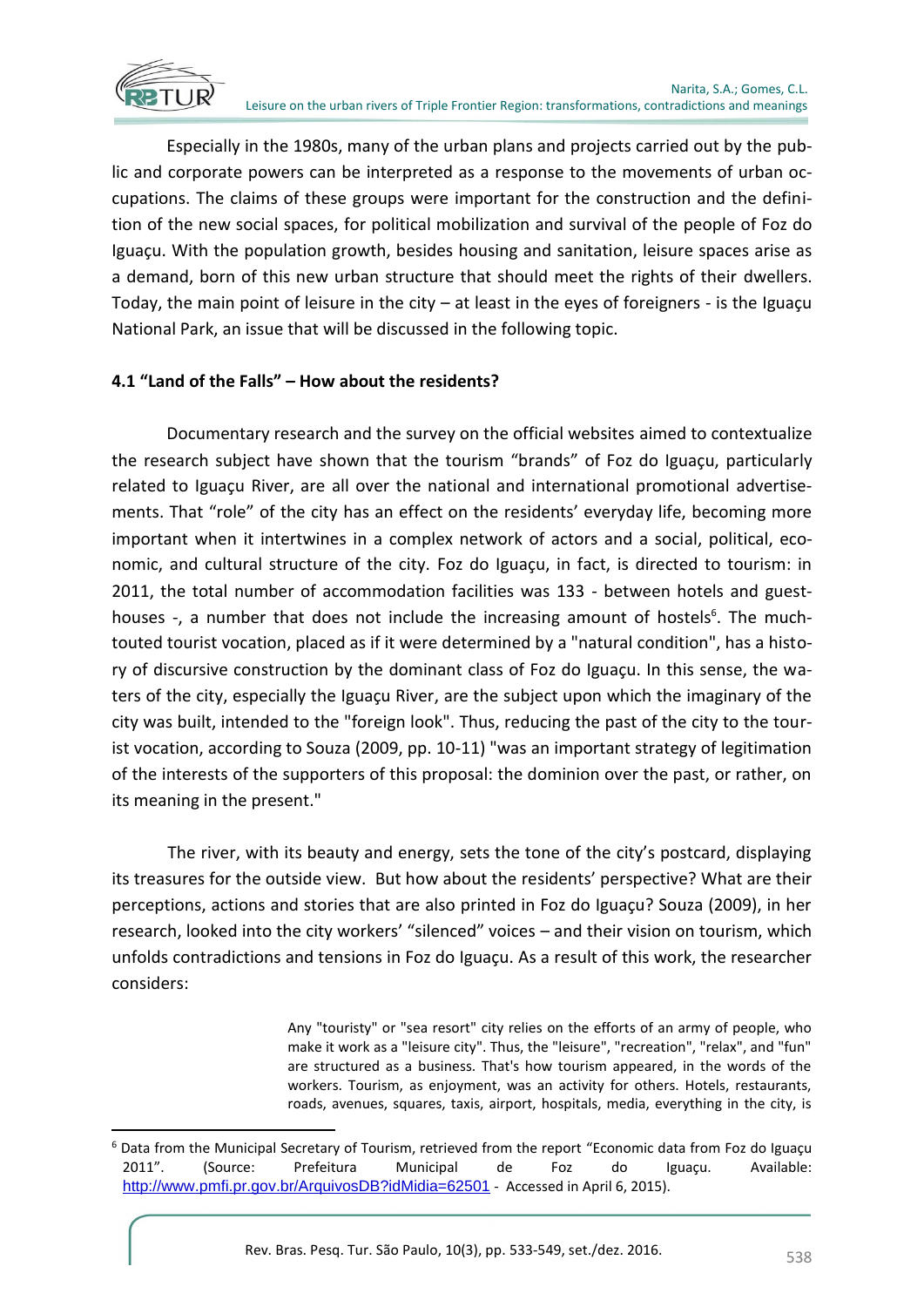

organized on the basis of ensuring a proper standard of service to the tourist. The city where tourist pass should be well signposted, clean, green, paved, accessible (Souza, 2009, pp. 193-194).

Conflicts involving the ownership and the daily production of the city raise questions about the urban planning of Foz do Iguaçu, insofar that the interaction between people in democratic spaces for residents was not prioritized in the set of transformations already highlighted. In this sense, it is worth mention that there is not a "resentful" attitude towards tourism; however, there are issues about the targeting of investments, the silencing and "blindness" of certain areas and various strata of the population. In this batch, there is a lack of public and democratic spaces of leisure for the residents of the city that, despite the privileged environment, its landscapes are not integrated with the population. A contradiction evident in a city that has somehow turned its back on the abundance of river environments, which stand out mainly on account of tourism in Iguazu National Park. A network of forces acting in this mosaic imbued with complexities, contradictions, and social clashes affect the construction of the municipality and its residents. Including its public spaces, neglected from the perspective of the city as a tourism product. The understanding of the public space, as posited by Vainer (2000), is the place of political discourse and debate. This dialogue takes place through communication. Today, the challenge for this communication is "to take up the public space as a place of active participation, regulated, and re-founded it as a political space." (P. Gomes, 2012, p. 161.) The public space, in this sense, as pointed out by P. Gomes (2012), cannot do without the physical dimension that, in the city, promote the encounter with the other, the co-habitation, the dialogue and communication, the debate, and sociability.

The origin of the cities, the idea of the polis, arises, according to Rolnik (2000), from the principle of equality and difference, founded on the possibility of people living together with the different and diverse; a coexistence stemming from a political contract among them. The debate about space, therefore, has its importance in understanding the interconnection between river-town-democratic leisure, to the extent that this debate contributes to the debate on issues such as social relations, power, identity, and material and symbolic appropriations. This cited triad, in Foz do Iguaçu is the theme that follows in the discussion.

### **4.2 Recreation on urban rivers**

In this research, leisure is understood as

[...] the need to enjoy, recreationally, the countless social practices culturally constituted. This need materializes in recreation and can be fulfilled in many ways, according to the values and interests of the subjects, groups and institutions in each historical, social and cultural context. Therefore, leisure must be addressed as a social, political, cultural and historically situated phenomenon (Gomes, 2014, p. 12).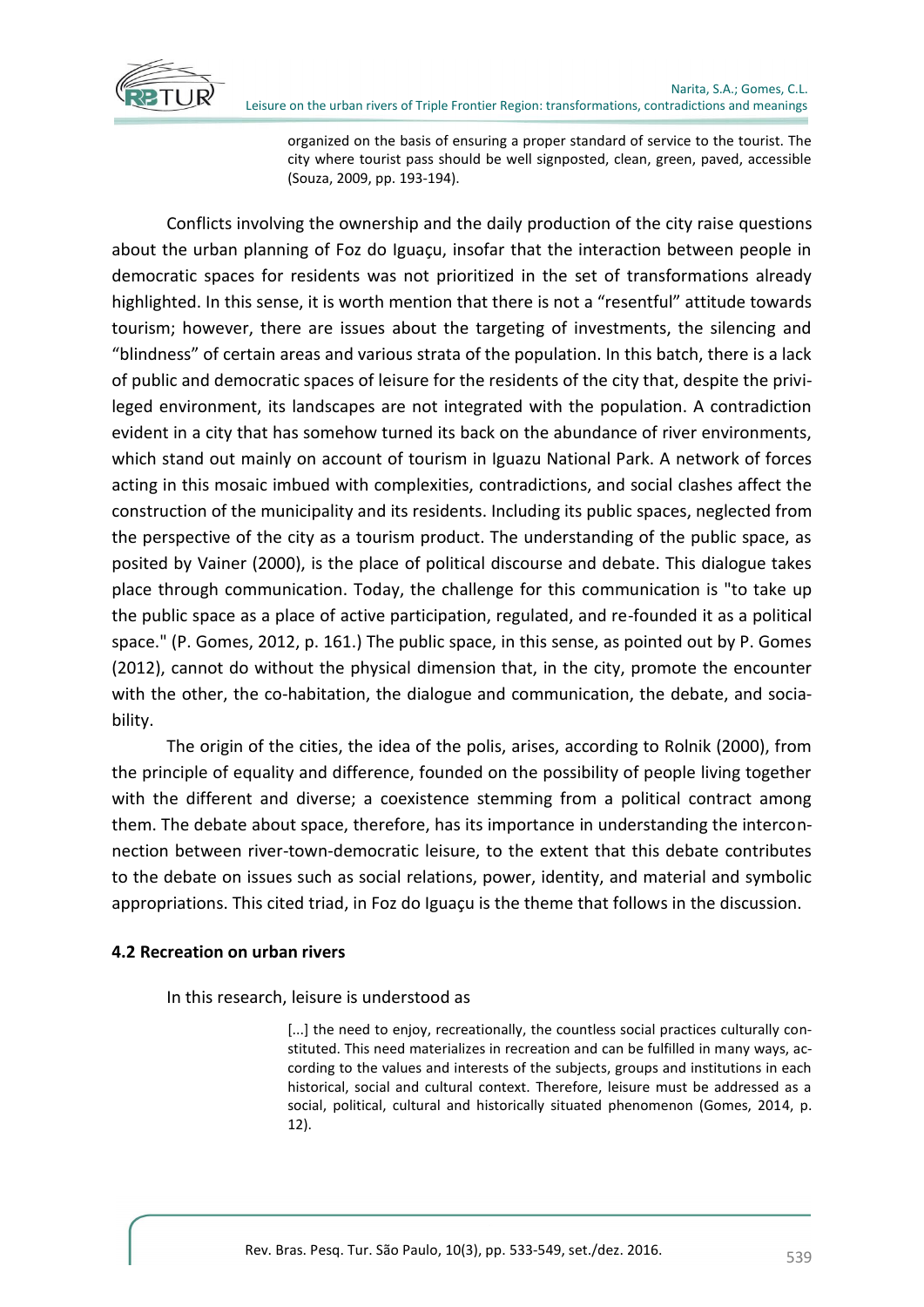

In this sense, the triad river-city-leisure in Foz do Iguaçu possessed a mark that goes through the formation of the historical identity of the population, the vicinity of waters to their residences were embraced with a sense of belonging and ownership, as can be noticed in these accounts:

> *"In the beginning of the 1970s, people from this time, when my father arrived and just when and I was born, they enjoyed the river a lot. People from the Foz, born here, have this inheritance that comes from our parents, they have a very close relationship with the river, even those who didn't live so close to the river. The main recreation back then has always been the river." ("Adventurer")*

> *"Here, in Foz do Iguaçu and region, we are known as man of the river, because when the colonizers arrived, the shed, the house, they always camped in the riverbanks or by a stream, so the river became very important for the water and difficulty. Shower was in the river, washing clothes was in the river. (…) It is regrettable today, our rivers and streams so contaminated, polluted here. The city has grown and that is the price of progress." ("Guarani").*

A space in Foz do Iguaçu that has lost its characteristics due to the "progress", or rather, is been fading over time, are called "areiões" (sand gravel) or river "beaches", places where leisure activities took place. Today, these natural spaces have been virtually erased from the landscape of Foz do Iguacu, due to the commercial activity of sand mining - still present - and, also, of the changes in the course of the rivers.

> *"In the old days people went to the river for recreation. We went, we'd sat, and there was beach sand. You'd sat on the sand, the kids in the water. There were fathers thinking they were fishing, kid stuff - squealing in the water - and caring mothers, and sometimes there was little stoves, snacks, drinks. (...) Here we have the same problems of San Francisco (River). If you notice, little beaches vanishing. When a dam is built, it holds the sand. The color of Paraná today, you see it's bluish, that's because sand is not coming and it will not form a sand beach. (...) If you are up on the wall, look down, when it (the water) rises and falls, it's still dark, when it stops the whole mess, it's blue; that is lack of sand. I protest against this loss of beach." ("Canoeist")*

The protest of the "Canoeist" is against the loss of one of the main public leisure spaces in Foz do Iguaçu. Another point of contact with the river which is disappearing are the ports, closed or privatized over time. The road option to connect the cities of the triple frontier is evident, at least on the Brazilian side. The old Official Port was shut down in the same period of the opening of the Friendship Bridge, in the 1960s. Today some tour boats and commercial navigation travel in the river environment. The river traffic of residents of the Brazilian city, therefore, has been decreasing over time, as well as the link, as subjects report.

> *"Back in the old days there was increased use of the river, because the access, the streets were the rivers. And now there are lots of paths, streets everywhere, and so people stopped using the boat so much and began to get to places by land. (...)There were outboard motor boats, you pay, of course. And there were rowing*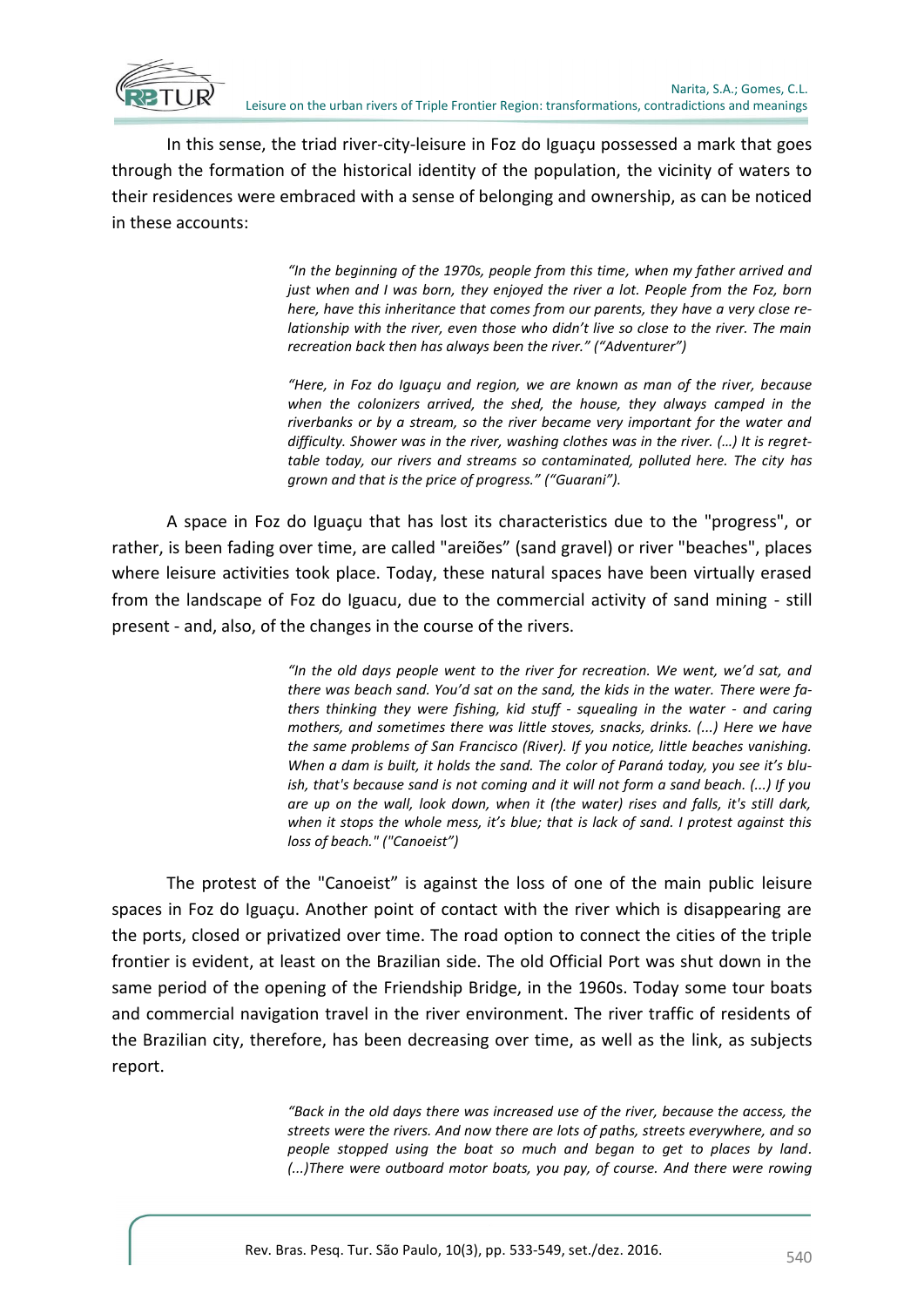

*boats, slow and very cheap, but you get to the destination, too. From Argentina to Paraguay, from Paraguay to Argentina, from Argentina to Brazil and from Paraguay to Brazil and vice versa" ("Guarani").*

In the relationship between Ciudad del Este and Foz do Iguaçu, the existence of several illegal ports turn some riverside spaces of these two cities in territories mediated by survival and by illegal activities. These are forces that, by prevailing, were pointed out by the interviewed residents as the main reason for abandoning leisure activities on the Border Rivers.

> *"Trafficking is old, came in steps. First the smuggling of yerba mate and timber, it was called green gold. There wasn't much risk of attending the river. It became dangerous with the traffic of wheat flour, in the early 70s, from Argentina to Brazil, the era of the white gold. Then started the smuggling with gunfire, the Federal Police against smugglers. Then came drugs and arms trafficking, and it became dangerous. It began on a large scale in the early 80s. Then came contraband goods from Paraguay. That's what hit the most the leisure on rivers. People still go, but am I going or not? Am I going and will I come back? ..." ("Guarani").*

The city, whilst built environment, created for the reproduction or survival, requalifies elementary problems and introduces new and complex issues, such as urban violence, which must be understood within this interconnected context, and not as an individual or isolated case.

The playful interaction with the river has lost ground since the river and the residents became at odds with each other, a clear contradiction between the potential and abundance of river resources and the use of it. Another contradiction is the potential of the river banks for recreational public spaces, with private investment, generating niches of users of rivers, for example the clubs along the Paraná River. In this sense, what is being discussed is not simply the public-private dichotomy, or the condemnation of these private enterprises. And yes, to some extent, a contradiction and, surely, a discrepancy between what was privately appropriated in public spaces and, and public indifference about what could potentially be leisure spaces democratically appropriated for the population of Foz do Iguaçu. The access to these spaces is one of the problems pointed out by the interviewees. The so-called "areiões", cited at the beginning of this chapter, were a way to access the rivers.

> *"The issue is that we've been creating other habits. Today there are many resorts, little beaches. So you prefer to pick up your family [...] because going down to the river is uncomfortable, trails full of stones, steep tracks, it's not like you get... and you get other ways, right? With the family, you can't go, only with kids, but with wife, the children, the girls, it's difficult. My daughters will go swim on Sunday, come down to swim in the big Paraná, but formerly it was more ... filled you know, there were many people, people roasting meat on a riverbank. It had sand, but the guys are taking all the sand..." ("Braziguaio").*

> *"There are several aspects that make it difficult for the population to enjoy the river. A good part is in the National Park and the National Park does not allow you to bathe, transport, or fish. You can't, right?! Another part of the river gets some rural*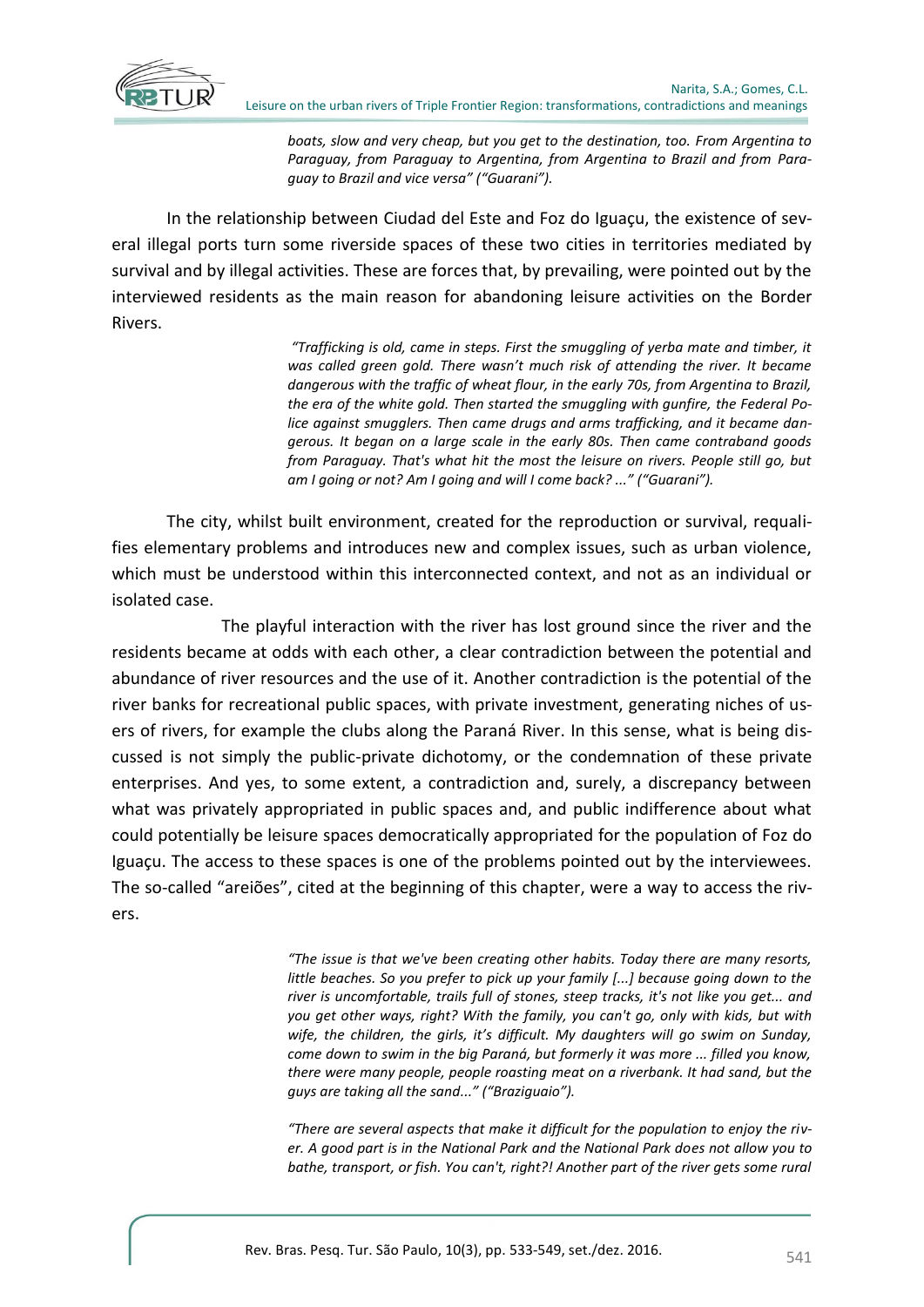

*areas, which are private properties. So, only if you know these residents you'll go there. And then the other part that skirts the border offers border risks, where there's no proper surveillance, which has contraband, which also affects. I guess that's why the possibilities reduce. People go more to the lake (Itaipu) ... to the clubs, to the Yacht Club, to Maringá (Club), the elite that have boat." ("Climber").*

In Foz do Iguaçu, the model of a city which values the encounter of diversity in the public space is not promoted. Furthermore, as highlighted before, the city is organized taking into account the tourist perspective. These contradictory issues, historically built, do not prioritize the social appropriations of the resident.

> *"First you have to build for the resident. From the moment that you have room for residents, tourists will enjoy it also, I think this is the right way. That is missing a bit. Tourism is the main industry of the city, then on these forums it ends up being too much… too much talk about access for tourists, the roads for tourists, there's this error of interpretation, it should be the other way around. The environment should be built thinking about the resident's good quality of life, then the tourist will enjoy all there is for the resident. Then the tourist ends up getting involved with the city, ends up spending more. We see the young tourist, the foreign tourist, the backpacker, this new profile of tourist is coming to town. They ask: but what do the townspeople do? "("Adventurer").*

The contradictions that emerged throughout the interviews and the survey made clear that some respondents consider Itaipu Binational as the main actor searching for a "sustainable development" of the city, even if not all subjects agreed:

> *"If you ask me who, today, thinks about the environment in the municipality in a conscious way, if we thoroughly analyze it, it's Itaipu. It caused a major alteration in the environment, but at least they are thinking about the environment, they think about sustainable development. Nowadays, the municipality has the responsibility for issu*ing the environmental licenses. What we are seeing is negligence, it's as if we've giv*en the pen to a mad person, because we don't see any criteria. There isn't such a thing as an economic sustainable thought." ("Sportsman").*

Regarding the impacts of Itaipu Binacional, we follow the approach of a space imbued with the contradiction of being one of the main places of leisure, which arises from the damming of the Paraná River: the 'Prainha de Três Lagoas' (Little Beach Three Lagoons). The river and 'Prainha' stood out, also, as free remaining spaces to the population who cannot afford to pay for leisure activities in the city. In the places where there is the element water for recreation, the private options are the majority, for example resorts, paid fishing activities, or the National Park of Iguazu. In the case of 'Prainha', despite the squares in the region of 'Três Lagoas', the local was considered by those attending it – some residents in the region -, as the only option for leisure in Foz do Iguaçu.

> *"I bring my sons, my daughters, my granddaughters now. The whole family. Their leisure is here, not just mine. The majority of population of Foz comes here, there is no other place to go. I'm not saying poor, rich, you know. That doesn't divide people around here, it's for everybody, for yellow, pink, black. Leisure is here, see? If you go to a swimming pool… When my children were little I'd go to the pool, with less than*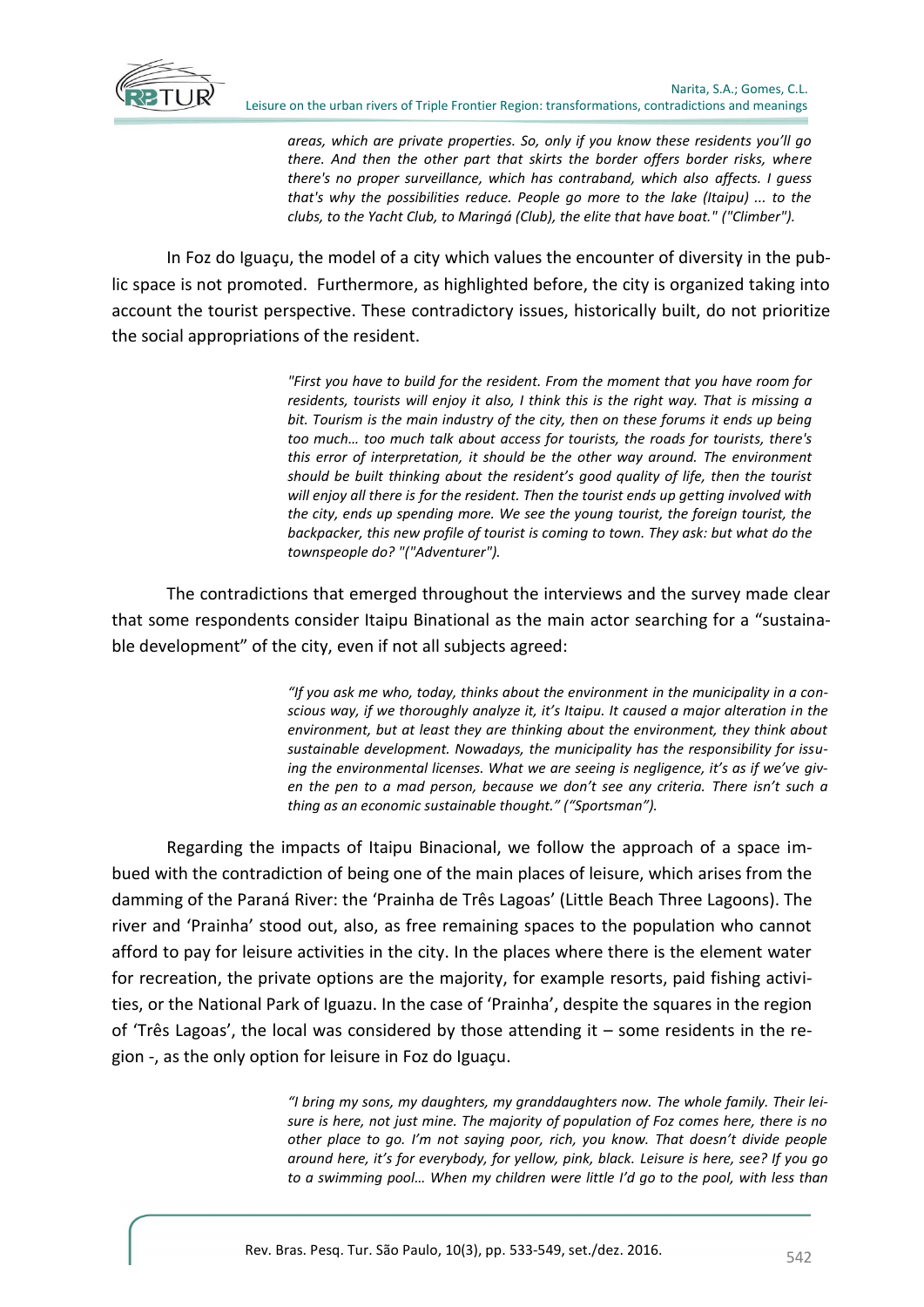

*R\$ 500 we couldn't go out, because there you pay to go in, pay the car, pay per child. There are places to where you can't take a soda, a beer. At a club, a pool, in a resort. Not here, after having the kids, every Sunday I'd go to the market buy my meat, beer, the soda to my children, the wafer, chips and I'd come here, see? Here they'd play, played ball, and in the evening we'd leave. It wasn't just me, it's up to every family till today, right? ("Flora").*

The sense of belonging to "Prainha", a place of the city with different leisure appropriations, mixes with outrage for the neglect of the place: garbage, suspicion of the lake water, and lack of adequate infrastructure, were some of the complaints.

> *"The situation doesn't compensate, take a look at the situation here, bad. You may come back a year from now to see if they'd clean this up, here they would have to do the same as in Santa Helena (little beach), build beautiful little kiosks, lawns, put sand, put up stores, arrange it and make it beautiful. But nothing happens. They're going to do it and they don't. (...)" ("Ex-fisherman")*

This neglect is also patent in another area of the city  $-$  the 'Marco das Três Fronteiras' (Obelisk Triple Frontier). Despite the abandonment, the site has potential for leisure given the presence of the river. However, the leisure appropriations are punctual. The place is known for being one of the postcards of the city. In a viewpoint located in the Obelisk Triple Frontier, it is possible to see the spot where the Iguaçu and Paraná Rivers meet, and the other landmarks, represented by obelisks, in Ciudad del Este (Paraguay) and Puerto Iguazú (Argentina). Therefore, it represents the meeting of three nations, symbol of the city that stands out in the eyes, in the Brazilian case, especially to tourists. The idea of a setting for "tourists' eyes" appears again in the interviews with residents, in relation to the sense of belonging to the place.

> *"Even tourists, they come because they hear about the Obelisk Triple Frontier and they think it's a big deal. They come and it's not... come here and see that it's nothing, really. And the price of the handicraft is expensive, mainly for residents. Because a tourist is travelling and has plenty of money but for residents… (...) For the kids there's nothing. They arrive here and say: 'I thought it was cool, but we're going to stay here long?' They don't like. (...) There is very little investment in public spaces, places where you don't pay get little investment, and almost nothing draws attention. A good place is where you pay" ("Resident").*

This statement refers to the relationship between the city and leisure, in which emerges, according to Rolnik (2000), antagonist concepts of the use of urban land, of leisure, of promotion, quality of life, and the model of the city that every society is building and consuming. On the one hand, the idea of urban space reduced to a medium to connect points, i.e. a simple access place to get to recreational locations – both the domestic spaces and those of sport or cultural consumption. Another perspective envisages the leisure more connected to the city, where there is a closer relationship between citizens and, therefore, with social and personal functions more identified with the public dimension of the city.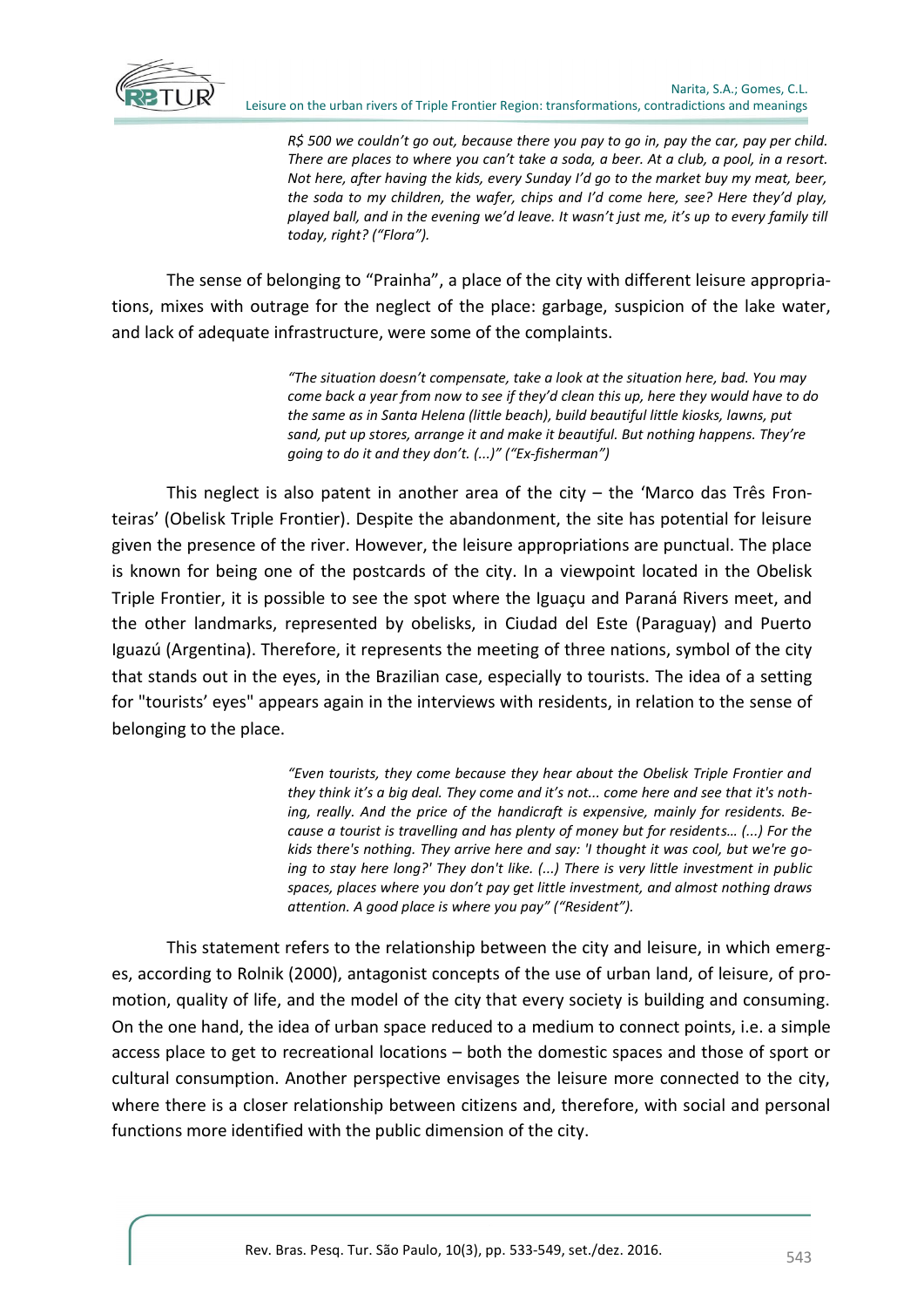

In the 'Marco das Três Fronteiras', despite the neglect of the space, a group of climbers appropriated the so called 'Espaço das Américas' (Space of the Americas), an abandoned and depleted structure, built to be a political and cultural space associated to the integration of the peoples. That group uses the wall of the 'Espaço', made of stones, to practice "artificial" urban climbing on a natural material. Although this practice is not on the river, it happens on its banks, with direct interaction with that river environment.

> *"There are sport climbers that want marks, want to climb a lot and such. And there are the adventurers, who really enjoy nature, and climb to be in the nature, climbing is part of the package, right? Climbing alone in a room doesn't work. So is the setting that makes the whole thing look good. (...) The blue water, the green vegetation, and the red, brown, orange from the rock, that's what makes this magic. The water alone wouldn't be so beautiful. Let's imagine a river and a ravine, that's also ugly. But the* river with green banks is wonderful, right? So, this combination is what makes every*thing beautiful. (...) We feel that is still very contemplative. ("Climber").*

Other groups of sportspeople linked to nature are also present on the rivers and banks for leisure activities: the so-called adventure sportspeople. Rafting, wakeboarding, canoeing, and the trendy stand up paddle. These sports, like climbing, require high cost equipment, therefore, they are restricted to specific groups, with higher purchasing power. These leisure activities, in Iguassu and Paraná rivers, are practiced literally on the border. In this immersion, emerged, to some extent, a counterpoint between these two rivers, with respect to safety of leisure activities.

> *"On the Iguazu River, which is where I go, the border is much closer too, because the river is smaller. The people live peacefully there, the Brazilian, the Argentinean, there are the Brazilian and Argentinean vessels. The Argentina Navy doesn't bother, the Brazilian Navy also doesn't bother the Argentineans. The Argentineans practice a lot of sport too. There is a lot of people kayaking, because they have a good access on their port, which is right in front of our (Porto Meira), they have an easier access." ("Adventurer").*

> *"You can't talk, you don't have contact with them (Paraguayans). Sometimes they curse, sometimes the guys from here tease them. They swear in guarani, offend. (...) Fishing, there's nothing to do, sometimes people keep offending the other there, speaking in Spanish, guarani and they answer back and curse too, back and forth. In Argentina that happens too. Only in Argentina is calmer, without violence. ("Kayak").*

The statement from "Kayaq" about the relationship with the Paraguayans directs to the context that Haesbaert (2011) underlines when he discusses the trans-territoriality issue, inserted in the universe of distinct and hybrid identities, which not always are positively articulated, especially in the border regions. The increasing danger, cited by many, moved the residents away from the river, even if there is still a "survival" group, which keeps enjoying their time by the river: the amateur fisherman.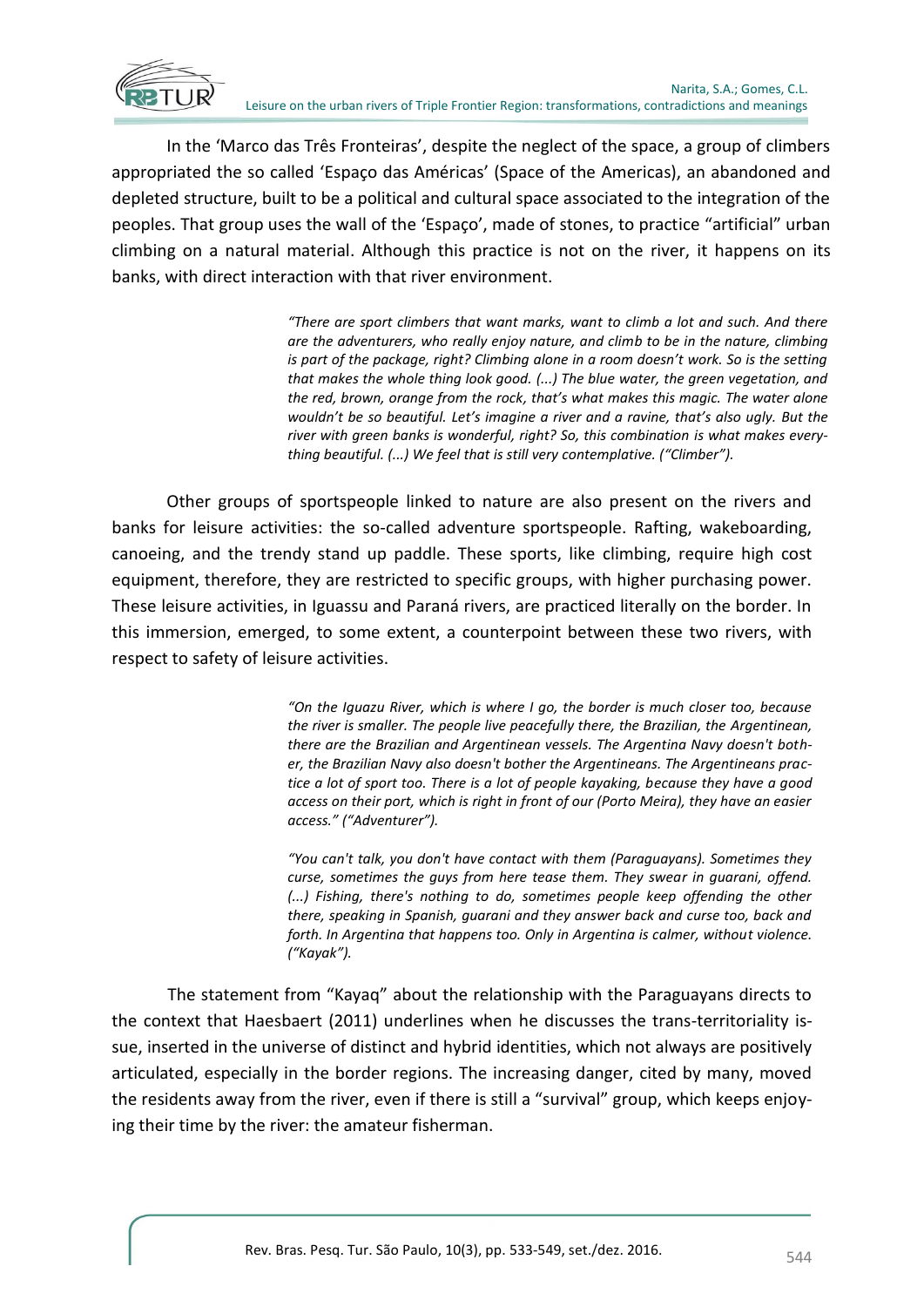

A particularity when observing recreational fishermen, is the meeting of people of various age groups and an environment that assumes, often a contemplative silence. In fishing environments there are the lonely, duos, and groups. Although mostly male, there is a diversity of people that show that this leisure activity crosses generations, despite the border tensions.

> *"I remember I wanted to go, but he (dad) didn´t always took me. Sometimes he'd take me and sometimes not. I liked it, watched while he'd took those big fishes. So does my son, it is passing from father to son, right? If I didn´t come to the river, my son wouldn't even care. It was from generation to generation. Sometimes my son ... I have a son who likes to fish with me, I'm sure he's going to fish too when he grows up. He will like it because he loves to fish. It goes from father to son. Fishing is very good, a hobby, it's entertaining. Sometimes you're so fed up with the working routine, you go fishing, right? You go to the riverbank, sometimes you don't even have to catch fish, you're there, and you look at the river and such, the walk in the woods, that's already relaxing. ("Kayak").*

This feeling of "relaxing", referred by "Kayak", is accompanied by various representations and imaginary present in the statements of the interviewees. They have emphasized that, even if the residents have turned their backs to the urban rivers, their "dead" would bring loss of meanings vital to human life, as we can observe in the following statements:

*"The river means everything to me. It's Nature, survival, leisure." ("Sailorman").*

*"To me it means everything because there wouldn't be life without the river. The city of Foz do Iguaçu itself has grown around the rivers. Not only Foz, also several other cities in Brazil. First as a mean of transportation when all region was covered in forest, the river transported people, they've always been natural roads. And second it is a source of food, you can fish in the river and have fun. ("Sparrow").*

*"The river is renewable, is relaxing… The water activities bring back this childish side, the playfulness, the joy, it's different, and we're there climbing and relaxing, but it's a sport that needs focus, serious, but when you get in the water is fun, right? It's play in the water, the funny side of water." ("Escaladora").* 

*"Here everyone, not only me, it's the whole Foz do Iguaçu. Drinking a mate, or tereré, a beer. Here you seat down and look at the scenery, gaze at the world, the nature…it's just nature and quiet. ("Flora").*

*"It's just like a religion, it's a moment, a place where I can meditate, relax, pray. Specially, a cascade is where I feel more connected to God, I don't go much to the church, and I don't follow a religion. My religion is nature, being in contact with nature, so it's kind of sacred." ("Adventurer").*

*"It means leisure, life, sometimes sorrow sometimes, emotion, but more positive things." ("Guarani")*

For the interviewees, the holistic meaning of the river - that "is everything" - appeared often about the river environment in Foz do Iguaçu. Statements revealed awareness of water dependency for survival and health – with leisure permeating these paths. The riv-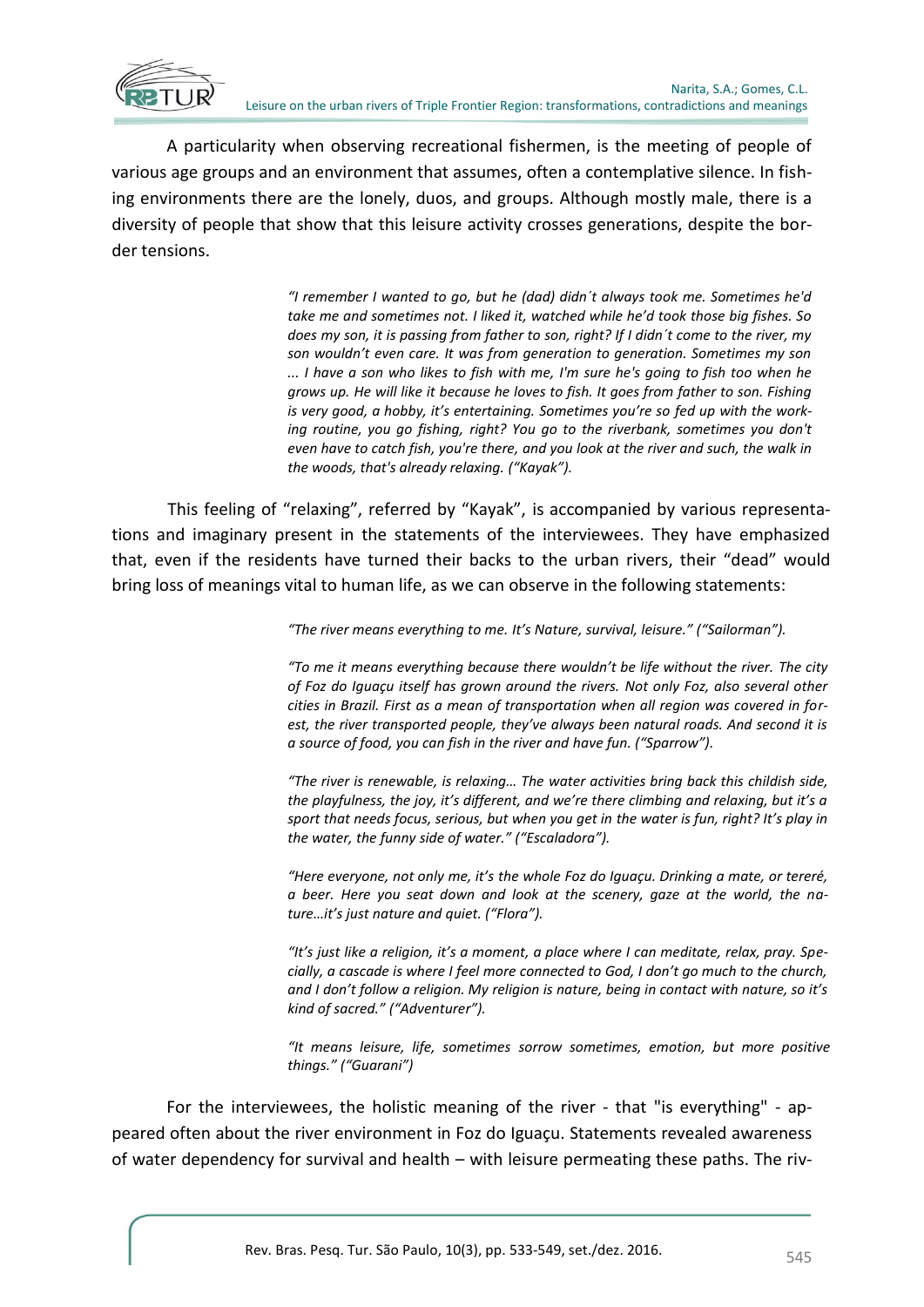

ers were also perceived as sources of livelihood and as potential space for transportation: the ways of everyday life, work and the meetings with the "other", on the other side of the border, or as sources of body and soul renewal, environment for interaction, contemplation and a sense of togetherness between man and nature.

Therefore, the urgent need to think about the built environment and the river environment in Foz do Iguaçu, entails the understanding of senses and meanings of the river environment and the context of hybrid identities. A reflection within issues that bring "sorrows", as pointed out by the "Guarani", as well as potential – the "emotion and the part more positive" as he added. These possibilities of rivers, loaded with vital representations, also direct to a vision about the waters, within the context of human rights, in the context of the city and the environment.

| Leisure activities | Main activity: sport fishing.                                                             |  |  |  |  |  |
|--------------------|-------------------------------------------------------------------------------------------|--|--|--|--|--|
|                    | Others: adventure sports such as rafting, wakeboard, canoeing, stand up paddle;           |  |  |  |  |  |
|                    | In the riverbanks, climbing.                                                              |  |  |  |  |  |
| Transformations    | The river was identified, formerly, as the main leisure space of the city.                |  |  |  |  |  |
|                    | Changes in that situation due to the following transformations:                           |  |  |  |  |  |
|                    | - Loss of the little beaches ('areiões');                                                 |  |  |  |  |  |
|                    | - Migration to private spaces of leisure;                                                 |  |  |  |  |  |
|                    | - Prioritization of land over river transportation;                                       |  |  |  |  |  |
|                    | - Urbanization and new urban dynamics (housing conflicts, sanitation issues, pollu-       |  |  |  |  |  |
|                    | tion of rivers, the construction of Itaipu, intensification of trade and tourism, traffic |  |  |  |  |  |
|                    | at the border, violence, sense of fear in fluvial spaces).                                |  |  |  |  |  |
| Contradictions     | - Being at odds with the river environment;                                               |  |  |  |  |  |
|                    | - The tourist is privileged to the detriment of the residents' closer relationship with   |  |  |  |  |  |
|                    | the river;                                                                                |  |  |  |  |  |
|                    | - Discrepancy with greater appropriation of public space by private power and ne-         |  |  |  |  |  |
|                    | glect of the public spaces for leisure;                                                   |  |  |  |  |  |
|                    | - Closure of legal ports and emergence of illegal ports on the border.                    |  |  |  |  |  |
| Meanings of        | - Holistic (health, survival, leisure);                                                   |  |  |  |  |  |
| the river          | - Place of relaxation and meditation;                                                     |  |  |  |  |  |
|                    | - Place of memories – sorrows and joys.                                                   |  |  |  |  |  |
| Potential          | - Rivers as spaces which mark the identity of the city and the sense of belonging;        |  |  |  |  |  |
|                    | - Leisure on the rivers raises ecological awareness;                                      |  |  |  |  |  |
|                    | - Rivers as spaces of socio-cultural encounters, recognition of the the other, of other   |  |  |  |  |  |
|                    | identities and other cultural values, besides environments with an inclusive poten-       |  |  |  |  |  |
|                    | tial.                                                                                     |  |  |  |  |  |

**Table 1** – Main aspects identified in the relation river vs leisure

Gorski (2010) verifies, in projects of recovery of rivers in the cities, the importance of leisure inserted in this process, whether by means of bike lanes, access for pedestrians, a set of parks in the riverbanks, linear parks, multipurpose areas for cultural activities, community areas or facilities for water sports. These ideas are connected with community involvement actions and accompanied by interventions for cleaning up and revitalizing waters, its banks and the ecosystem. The researcher calls attention to the multiple possibilities and functions of rivers: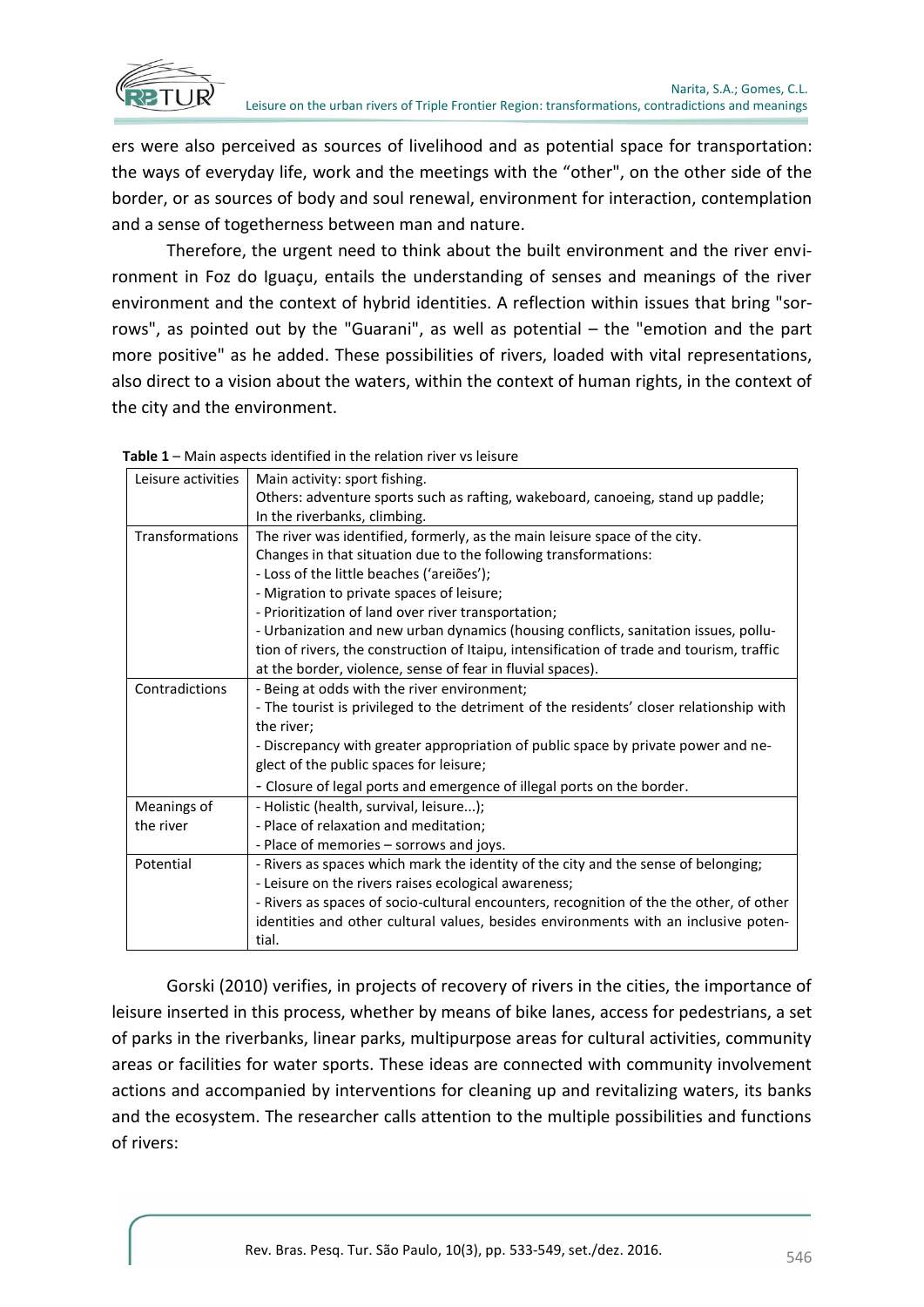

Rivers, creeks, streams and water courses in the collective imagination are predominantly associated with the springs, but they have other features, such as demarcating the territory, food producers, corridors of movement of persons and commercial and industrial products, corridors of fauna and flora, power generators, free public spaces of conviviality and leisure, tourism and landmarks character references elements determinants of geomorphologic features. (Gorski, 2010, p.31)

The link city-nature, the river, the creeks, the streams, the springs, the urban watercourses are privileged links for leisure appropriations. In this sense, Gandara (2008) understands the river as an analysis category representing an indicator system of spatial situation, based on the relationships between nature and society.

> They are builders of "social worlds" and bind together a good amount of representations as "place of signification". They are benchmarks almost mythical for sociocultural strategies. They are much more than geographical features on maps. The rivers are not simple physical support. It is landscape, place where people open to the mysteries of nature, the symbolic heritage, enabling the interpretation as ground of cultural creation, passage of forces, and encounter of individuals (Gandara, 2008, p.18-19).

In this sense, thinking about the encounter of individuals and integration in the Triple Border region requires political and economic decisions and also the understanding that, from the socio-cultural encounter with the "stranger", arises and develops the recognition and respect for t other identities and cultural values.

### **5 FINAL CONSIDERATIONS**

This research aimed to identify and discuss some appropriations and leisure experiences in Foz do Iguaçu, on urban rivers. The knowledge organized throughout the study pointed to sporadic leisure practices, which have become rare due to the urban and natural environmental changes undertaken by the city. This direction of changes is not disconnected from an intertwined context: historical, socio-political, environmental, and cultural. These dimensions compose a set of references, forces, and social clashes which have influenced – and still do – the changes in the natural and built environments, impacted and transversely touched by leisure.

The analysis of the relationship of residents with the urban rivers reveals that the relationship between the fishermen and the river is the one which remains and is more visible in the surveyed context. Leisure, on the river and on its banks, survives through sports – interactive and contemplative with the waters – or, also, carried out through the appropriation of riverbank's facilities, as was the case of climbing. These leisure activities may be envisaged as promoting – or boosting - the encounter and the communication between people and the diversity. These practices and experiences of democratic leisure should, therefore, be considered from the value of use (of encounter), to the detriment of the value of trade (of goods).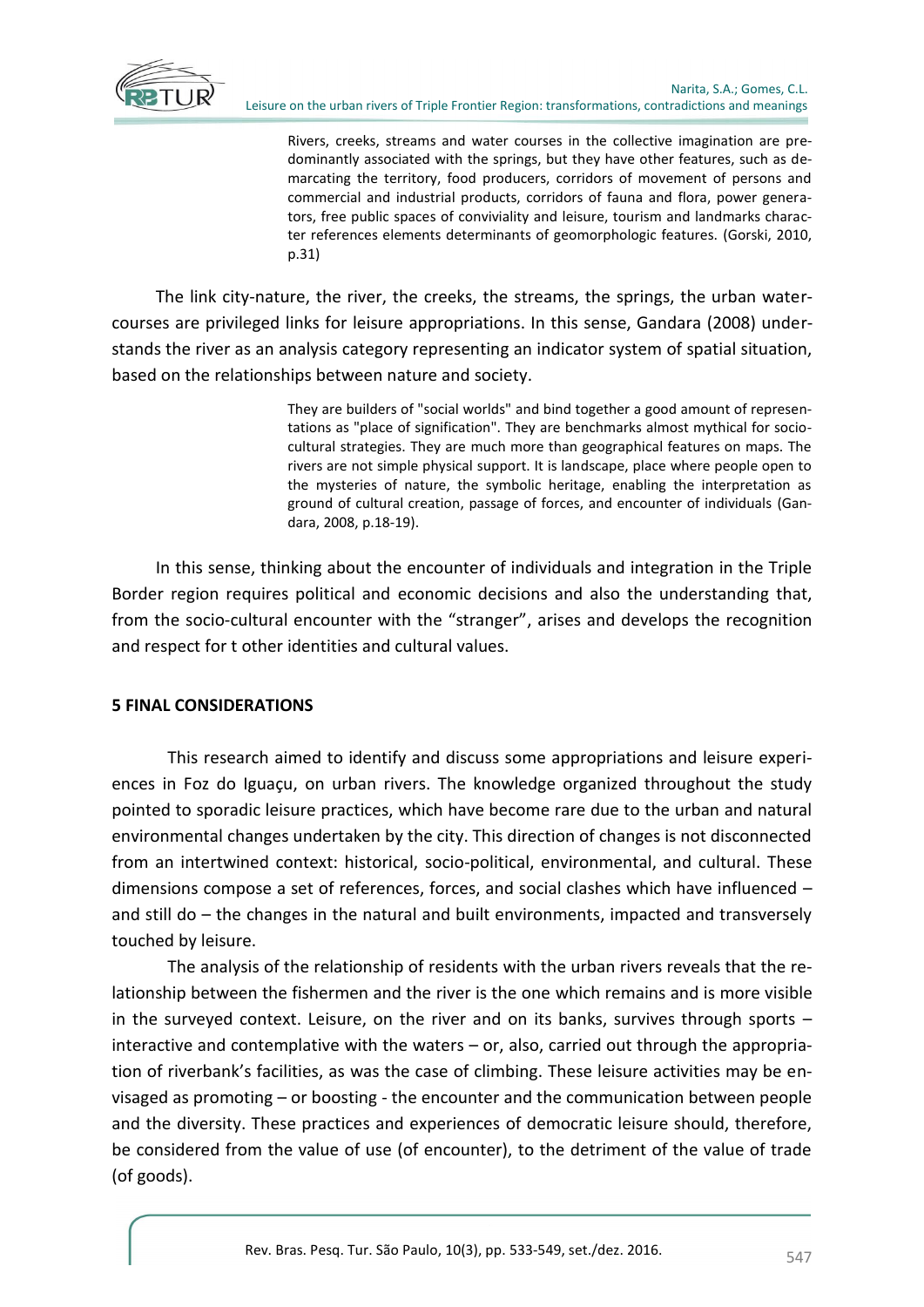The rivers and "green" regions are symbols of separation and union between countries (Brazil, Argentine, and Paraguay), wherein the leisure experiences are still possible and visible. The look and the interactive and contemplative experience on rivers survive mediated by fear, insecurity, and controversy, within a context of social and environmental injustices.

The perceived contradictions depart from a focus on the tourist to the detriment of a closer and attentive perspective to the resident of Foz do Iguaçu and this group's claims; or, also a dominance of the private spaces over the public spaces. Furthermore, there is a vision that balances the relationship between nature and capital. The claim for democratic spaces, revival, and environmental conservation of rivers entails a criticism of the clashes of forces, classes, rationalities and the search for legitimation build hegemonies and invisibilities.

The leisure contributes to this debate by offering perspectives of integration for populations of the border; between society and environment; between urban and natural environment; between residents in the region and the representative spaces of their city. The awareness and questioning about how the river becomes meaning, represented and appropriated through various social practices, including leisure, is urgent.

Make invisible that tie in Foz do Iguaçu, that sense of belonging, arising from its relationship with their spaces and nature, is to destroy a history, or, many histories of emotional ties between their dwellers. It is to close the eyes on an urgence that claims for "insurgence" in a fight for the waters.

In this way, we are moving towards the public right to the water: a debate which encompasses the human survival, health, housing, and leisure. It flows and embraces, also, other debates on the right to the city and to the democratic spaces, to the encounter with other situations, besides sports, cultural, spiritual, and contemplative activities.

#### **REFERENCES**

Béliveau, V. G. (2011). Representações da integração e seus obstáculos: A fronteira do ponto de vista da política. In: L. Macagno, S. Montenegro, V. Béliveau (org.). In *A Tríplice Fronteira: espaços nacionais e dinâmicas locais*. Curitiba: Editora UFPR.

Bogdan, R. & Biklen, S. (1994). *Investigação qualitativa em educação:* uma introdução à teoria e aos métodos. Porto, Portugal: Porto Editora.

Catta, L. E. (2009). *A face da desordem – Pobreza e estratégias de sobrevivência em uma cidade de fronteira (Foz do Iguaçu/1964-1992).* São Paulo: Editora Blucher Acadêmico.

Gandara, G. S. (2008). *Rio Parnaíba... cidades-beira*. Tese de doutorado, Universidade de Brasília, Brasília, DF, Brasil.

Germani, G. I. (2003). *Expropriados.* Terra e água: o conflito de Itaipu. (2ª ed). Salvador: EDUFBA, ULBRA.

Gibbs, G. (2009). *Análise de dados qualitativos*. Porto Alegre: Artmed.

|         |      |      |       |          |      |       | Gomes, C. (2014) Lazer: necessidade humana e dimensão da Cultura. In Revista Brasileira de Estudos do Lazer |
|---------|------|------|-------|----------|------|-------|-------------------------------------------------------------------------------------------------------------|
| (RBEL), | v.1. | n.1. | 3-19. | Accessed | June | 2015. | Available:                                                                                                  |